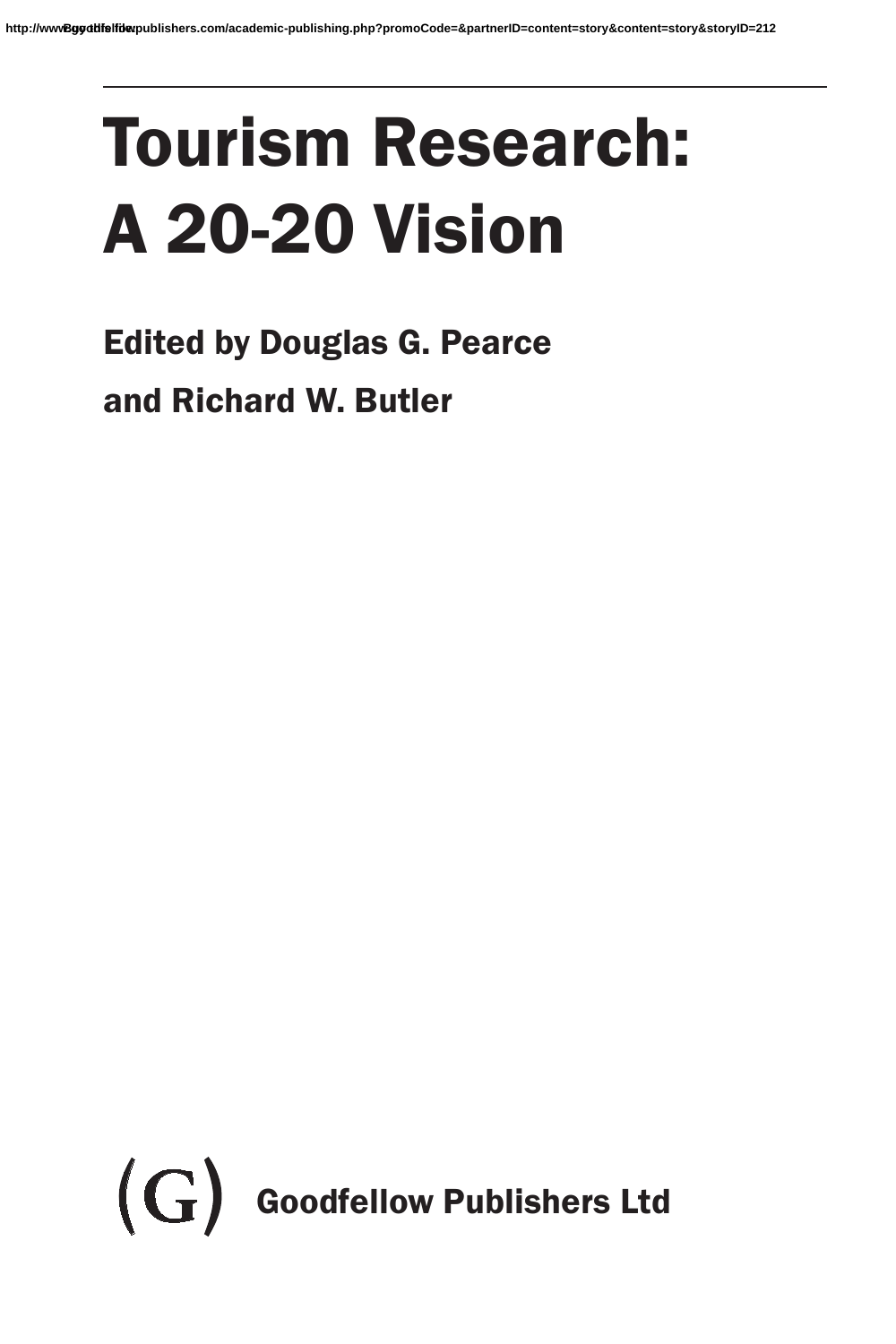Published by Goodfellow Publishers Limited, Woodeaton, Oxford, OX3 9TJ http://www.goodfellowpublishers.com **(G)**

*British Library Cataloguing in Publication Data*: a catalogue record for this title is available from the British Library.

*Library of Congress Catalog Card Number*: on file.

#### ISBN: 978-1-906884-10-9



Copyright © International Academy for the Study International Academy of Tourism 2010

reproduction) may be obtained from the Copyright Licensing Agency All rights reserved. The text of this publication, or any part thereof, may not be reproduced or transmitted in any form or by any means, electronic or mechanical, including photocopying, recording, storage in an information retrieval system, or otherwise, without prior permission of the publisher or under licence from the Copyright Licensing Agency Limited. Further details of such licences (for reprographic Limited, of Saffron House, 6–10 Kirby Street, London EC1N 8TS.

Design and typesetting by P.K. McBride

Printed by Lightning Source, www.lightningsource.com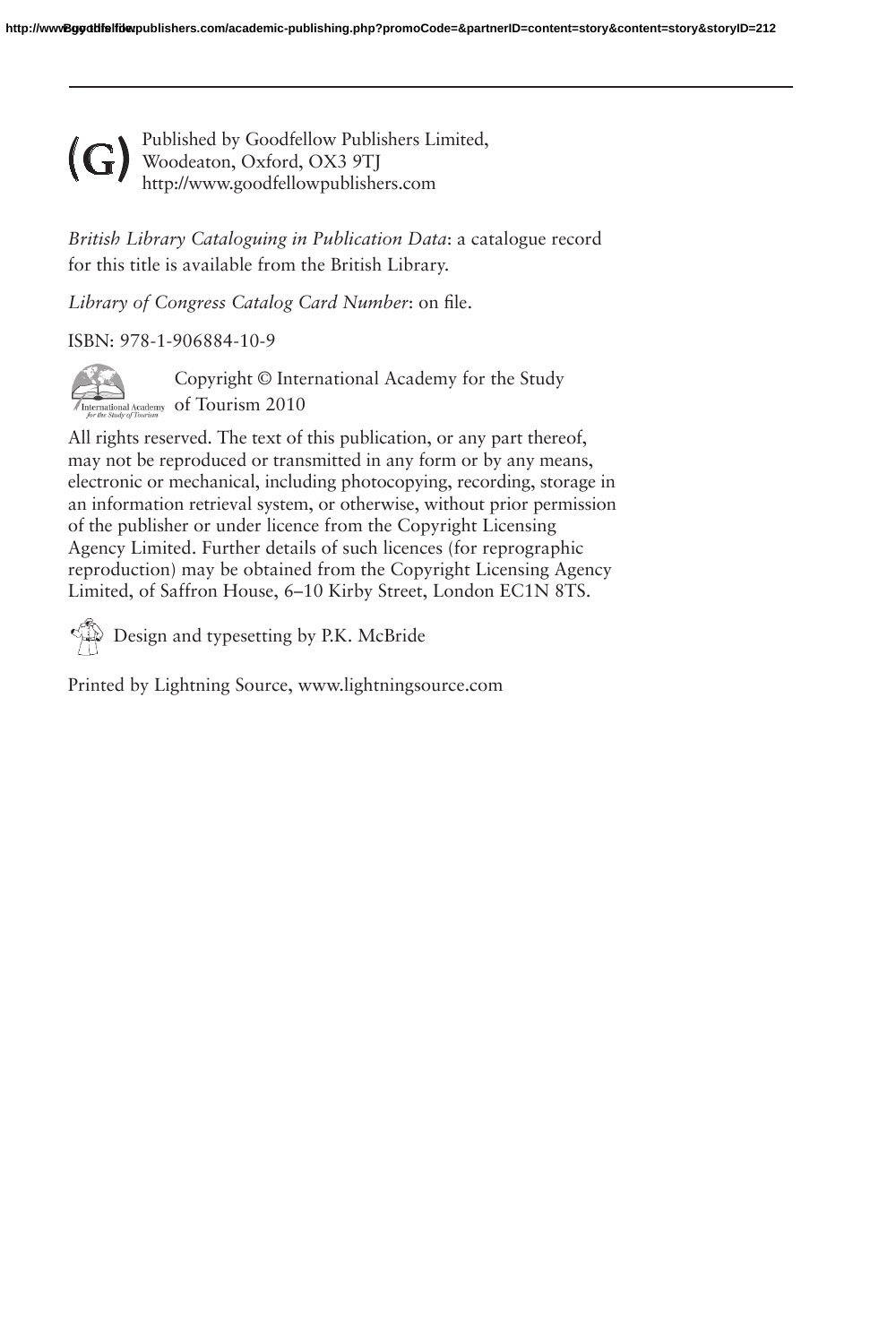# **Contents**

|                | List of figures                                                                                                                       | vi           |
|----------------|---------------------------------------------------------------------------------------------------------------------------------------|--------------|
|                | List of tables                                                                                                                        | vii          |
|                | Contributors                                                                                                                          | viii         |
| $\mathbf{1}$   | Introduction: looking back, moving forward<br>Douglas G. Pearce                                                                       | $\mathbf{1}$ |
|                | Part I: Perspectives on progress in tourism research                                                                                  | 13           |
| $\mathbf{2}$   | The real scissors crisis in tourism research<br>Julio Aramberri                                                                       | 15           |
| 3              | A typology of 'theory' in tourism<br>Stephen Smith and Hoffer Lee                                                                     | 28           |
| 4              | Tourism and development: looking back and looking forward<br>- more of the same?<br>David Harrison                                    | 40           |
| 5              | Carrying capacity in tourism: paradox and hypocrisy?<br><b>Richard Butler</b>                                                         | 53           |
|                | Part II: Advances in research on the business of tourism                                                                              | 65           |
| $6\phantom{1}$ | Measuring and interpreting the economic impact of tourism:<br>20-20 hindsight and foresight<br>Douglas Frechtling and Egon Smeral     | 67           |
| 7              | Tourism SMEs: changing research agendas and missed opportunities<br>Gareth Shaw and Allan Williams                                    | 80           |
| 8              | Tourism distribution: a review and strategic research agenda<br>Douglas G Pearce                                                      | 94           |
| 9              | Tourism supply chain forecasting: a collaborative approach<br>Haiyan Song, Stephen F. Witt and Xinyan Zhang                           | 108          |
| 10             | Understanding the value of tourism: a conceptual divergence<br>Richard R. Perdue, Timothy J. Tyrrell and Muzaffer Uysal               | 123          |
|                | Part III: National and regional perspectives                                                                                          | 133          |
| 11             | Tourism research in Latin America: past and future challenges<br>Regina Schlüter and Rodolfo Bertoncello                              | 135          |
| 12             | Tourism and hospitality research in Mainland China:<br>trends from 2000 to 2008<br>Cathy H.C. Hsu, Jue Huang and Songshan (Sam) Huang | 147          |
| 13             | A 20-20 vision of tourism research in Bali: towards reflexive<br>tourism studies<br>Shinji Yamashita                                  | 161          |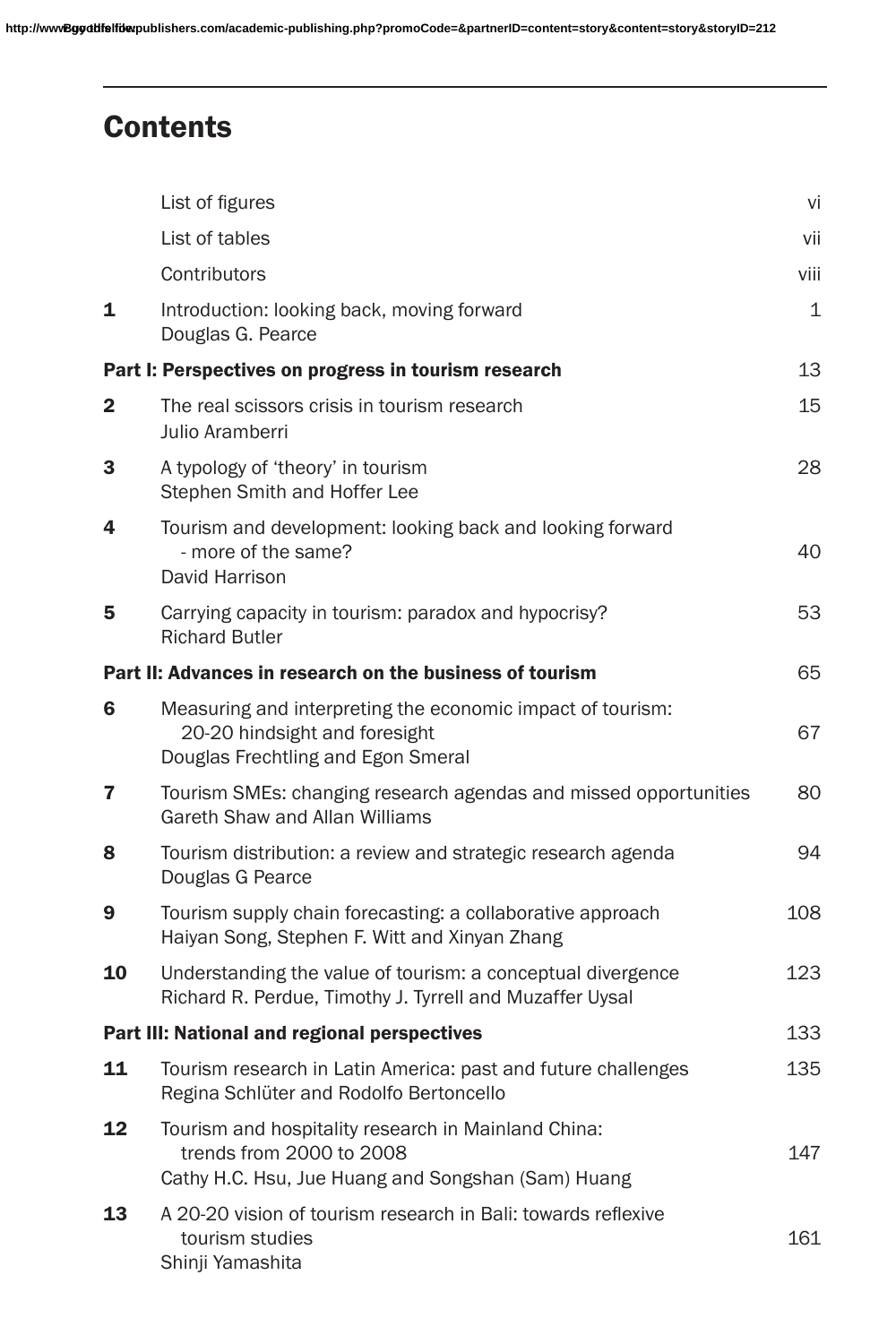vi Tourism Research: A 20-20 Vision

#### Part IV: Emerging themes

| 14  | Charting a journey: from refugee to tourism employee and tourism<br>entrepreneur?<br>Tom Baum and Geri Smyth    | 177 |
|-----|-----------------------------------------------------------------------------------------------------------------|-----|
| 15  | The tourism destiny of World Heritage cultural sites<br>Myriam Jansen-Verbeke and Bob McKercher                 | 190 |
| 16  | Tourism research ethics: current considerations and future options<br>Gianna Moscardo                           | 203 |
| 17  | Knowledge management in tourism: from databases to learning<br>destinations<br>Chris Cooper and Pauline Sheldon | 215 |
| 18  | <b>Conclusions:</b> trends and advances in tourism research<br>Douglas G. Pearce and Richard Butler             | 229 |
|     | Index                                                                                                           | 239 |
|     | <b>List of figures</b>                                                                                          |     |
| 4.1 | Theoretical perspectives informing approaches to tourism and<br>development                                     | 42  |

| 8.1  | A distribution strategy design process for tourism.                                       | 100 |
|------|-------------------------------------------------------------------------------------------|-----|
| 8.2  | Schematic representation of distribution functions for packaged tours.                    | 102 |
| 9.1  | A typical tourism supply chain (TSC) within a destination.                                | 113 |
| 9.2  | System architecture of the collaborative tourism supply chain (TSC)<br>forecasting system | 118 |
|      | 10.1 Tourism value measurement by key stakeholder group over time                         | 129 |
| 13.1 | Foreign tourist arrivals in Bali 1969-2008.                                               | 162 |
| 15.1 | Key issues in tourism at World Heritage Sites                                             | 198 |
| 17.1 | Values of the Tourism Education Futures Initiative                                        | 223 |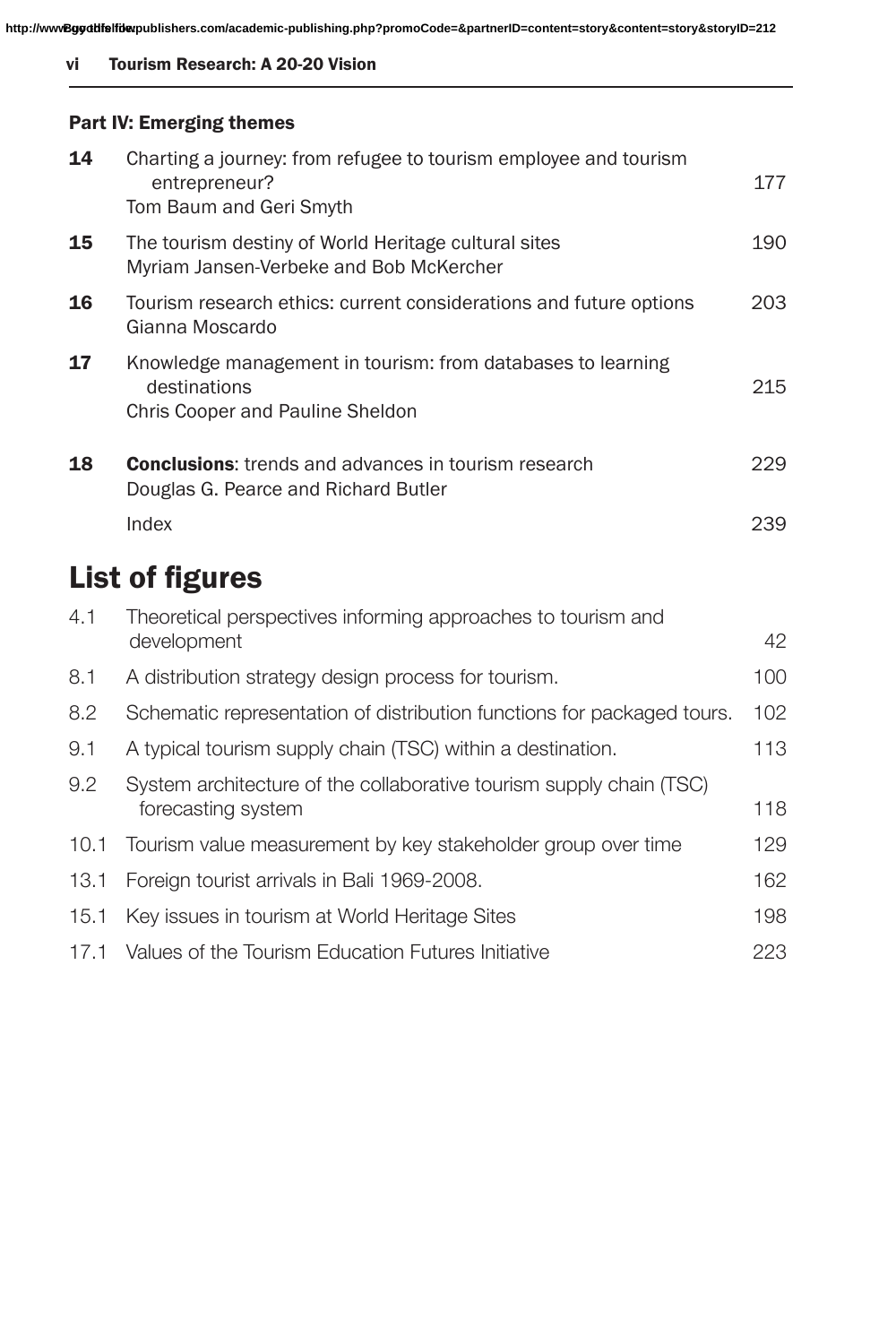# List of tables

| 1.1  | Evolution of international arrivals (millions) by world region: 1989-2030                        | 4   |
|------|--------------------------------------------------------------------------------------------------|-----|
| 3.1  | Typology of 'theory'                                                                             | 31  |
| 3.2  | Frequency of types of 'theory' by journal and lustrum                                            | 36  |
| 7.1  | Selected SME (small and medium enterprise) life cycle models                                     | 83  |
| 7.2  | Main types of hidden innovations.                                                                | 85  |
| 7.3  | Propositions of sustainable family business theory (SFBT) and family<br>adjustment strategies.   | 87  |
| 7.4  | Enterprise enablers and UK government strategies towards SMEs<br>(small and medium enterprises). | 88  |
| 12.1 | Background disciplines of the reviewed papers                                                    | 150 |
| 12.2 | Top research themes of the Chinese papers                                                        | 151 |
| 12.3 | Distribution of research methods in the Chinese papers (2000-08)                                 | 152 |
| 12.4 | Methods of data collection                                                                       | 153 |
| 12.5 | Methods of data analysis                                                                         | 154 |
| 12.6 | Age group and gender cross-tabulation                                                            | 155 |
| 12.7 | Age group and research method cross-tabulation                                                   | 155 |
| 17.1 | A typology of learning destinations.                                                             | 221 |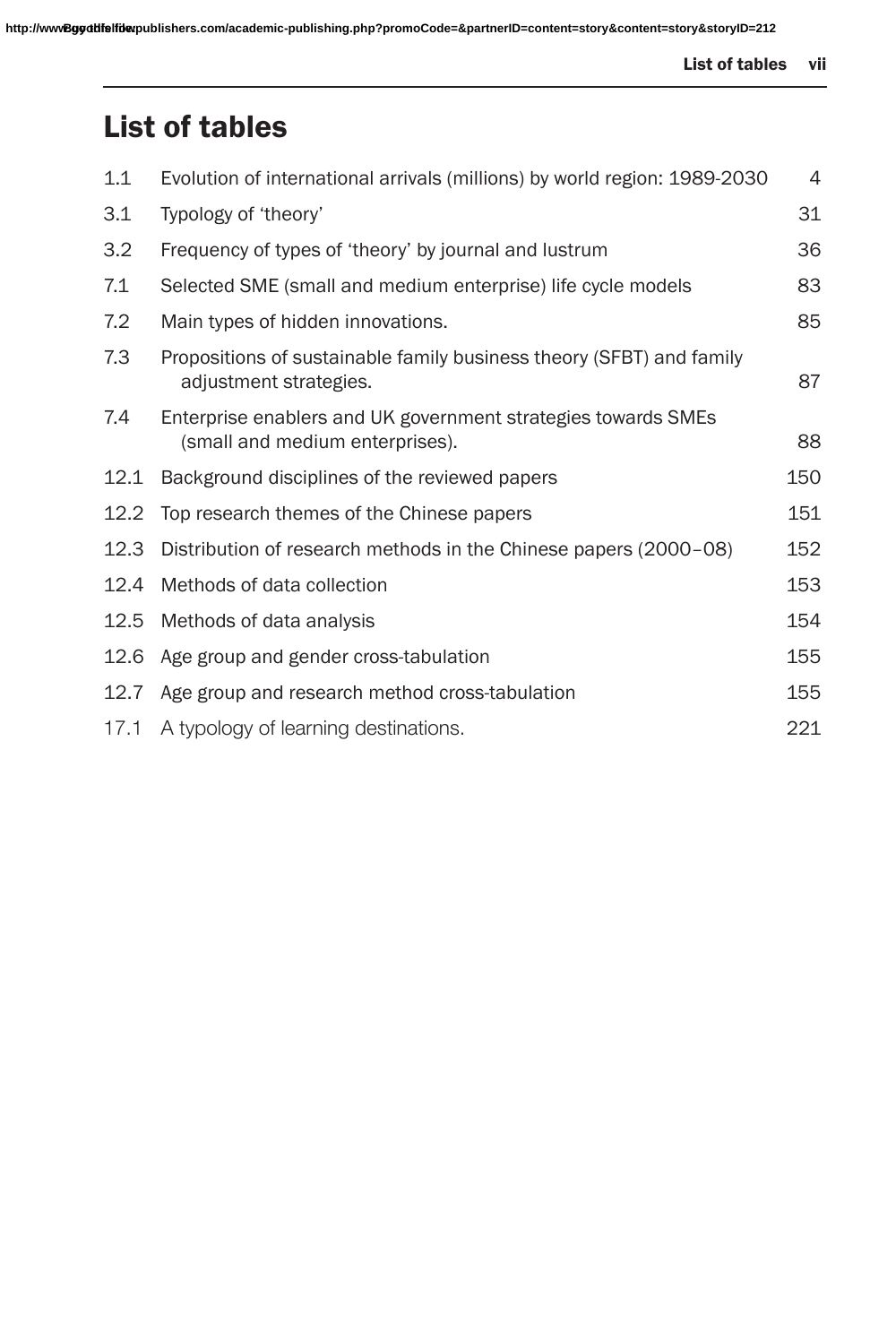#### viii Tourism Research: A 20-20 Vision

# **Contributors**

#### **Julio Aramberri\***

Hospitality Management, Culinary Arts & Food Science, Drexel University, Philadelphia, USA. jraramberri@gmail.com

#### **Tom Baum\***

Department of Human Resource Management, University of Strathclyde, Glasgow, Scotland. t.g.baum@strath.ac.uk

#### **Rodolfo Bertoncello**

Universidad de Buenos Aires/ CONICET, Argentina. rberton@fibertel.com.ar

#### **Richard Butler\***

Strathclyde Business School, University of Strathclyde, Glasgow, Scotland. richard.butler@strath.ac.uk

#### **Chris Cooper \***

Business School, Oxford Brookes University, Oxford, UK. ccooper@brookes.ac.uk

#### **Douglas C. Frechtling\***

Washington University , Washington D.C., USA. frechtli@gwu.edu Dept. of Tourism and Hospitality Management School of Business, The George

#### **David Harrison\***

Tourism and Hospitality Department, University of South Pacific, Suva, Fiji. harrison\_d@usp.ac.fj

#### **Cathy H.C. Hsu\***

School of Hotel and Tourism Management, The Hong Kong Polytechnic University, Hung Hom, Kowloon, Hong Kong, P. R. China. hmhsu@polyu.edu.hk

#### **Jue Huang**

Beijing Hospitality Institute, Beijing, China. huang.jue@bhi.edu.cn

#### **Songshan Huang**

School of Management, University of South Australia, Australia. Sam.Huang@unisa.edu.ac.

**Myriam Jansen-Verbeke\*** Catholic University, Leuven, Belgium, jansen.verbeke@skynet.be

#### **Hoffer Lee**

Department of Recreation and Leisure Studies, University of Waterloo Ontario, Canada. Hm5lee@uwaterloo.ca

#### **Bob McKercher\***

School of Hotel and Tourism Management, The Hong Kong Polytechnic University, Hong Kong, P. R. China. hmbob@inet.polyu.edu.hk

#### **Gianna Moscardo\***

School of Business, James Cook University, Townsville, Australia. Gianna.Moscardo@jcu.edu.au

#### **Douglas Pearce\***

Victoria Management School, Victoria University of Wellington, Wellington, New Zealand. douglas.pearce@vuw.ac.nz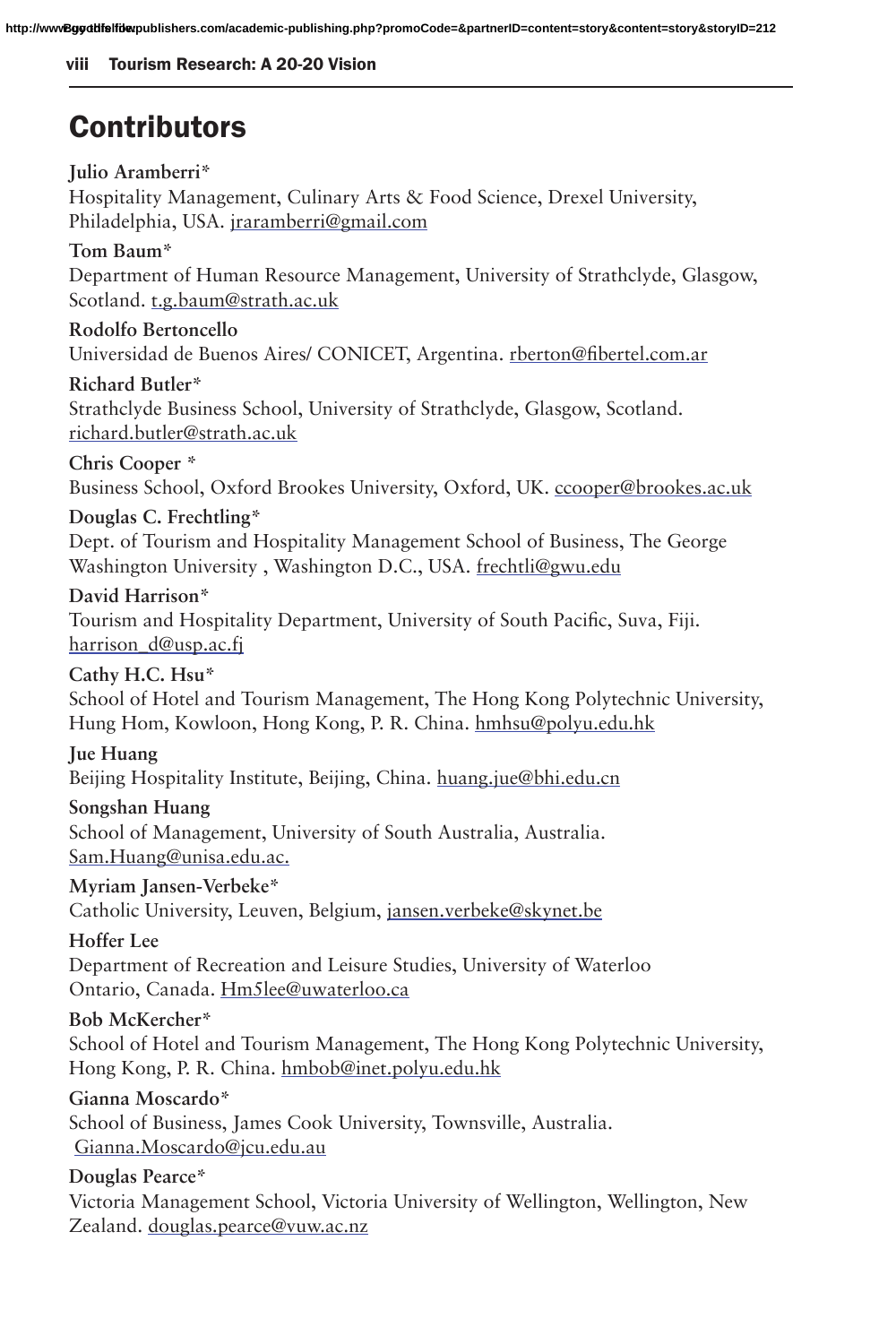#### **Richard R. Perdue\***

Pamplin College of Business , Department of Hospitality and Tourism Management, Virginia Tech, Blacksburg VA, USA. Rick.Perdue@vt.edu

#### **Regina Schlüter\***

Universidad Nacional de Quilmes, Argentina. regina\_schluter@yahoo.com

#### **Gareth Shaw\***

Department of Management, University of Exeter Management School, Exeter, UK. G.Shaw@exeter.ac.uk

#### **Pauline J. Sheldon\***

School of Travel Industry Management, University of Hawaii, Honolulu, Hawaii, USA. psheldon@hawaii.edu

#### **Egon Smeral\***

Austrian Institute of Economic Research, Modul University,Vienna, University of Innsbruck, Austria. Egon.Smeral@wifo.ac.at

#### **Stephen Smith\***

Department of Recreation and Leisure Studies , University of Waterloo, Waterloo, Ontario, Canada. slsmith@healthy.uwaterloo.ca

#### **http://www.goodfellowpublishing.php?promocode=apartnerID=2122**

Faculty of Education, University of Strathclyde, Glasgow, Scotland. g.smyth@strath.ac.uk

#### **Haiyan Song\***

School of Hotel and Tourism Management, The Hong Kong Polytechnic University, Hong Kong, P. R. China. hmsong@polyu.edu.hk

#### **Timothy J. Tyrrell**

School of Community Resources and Development, Arizona State University, Phoenix, AZ, USA. Timt@asu.edu

#### **Muzaffer Uysal\***

Pamplin College of Business , Department of Hospitality and Tourism Management, Virginia Tech Blacksburg VA, USA. samil@vt.edu

#### **Allan Williams\***

Institute for the Study of European Transformations, and Working Lives Institute, London Metropolitan University, London, UK. Allan.Williams@londonmet.ac.uk

#### **Stephen F. Witt\***

School of Hotel and Tourism Management, The Hong Kong Polytechnic University, Hong Kong, P. R. China. stephen\_f\_witt@hotmail.com

#### **Shinji Yamashita\***

Department of Cultural Anthropology, University of Tokyo, Tokyo, Japan. cyamas@mail.ecc.u-tokyo.ac.jp

#### **Xinyan Zhang**

School of Hotel and Tourism Management, The Hong Kong Polytechnic University, Hung Hom, Kowloon, Hong Kong, P. R. China

**\* Fellow of the International Academy for the Study of Tourism**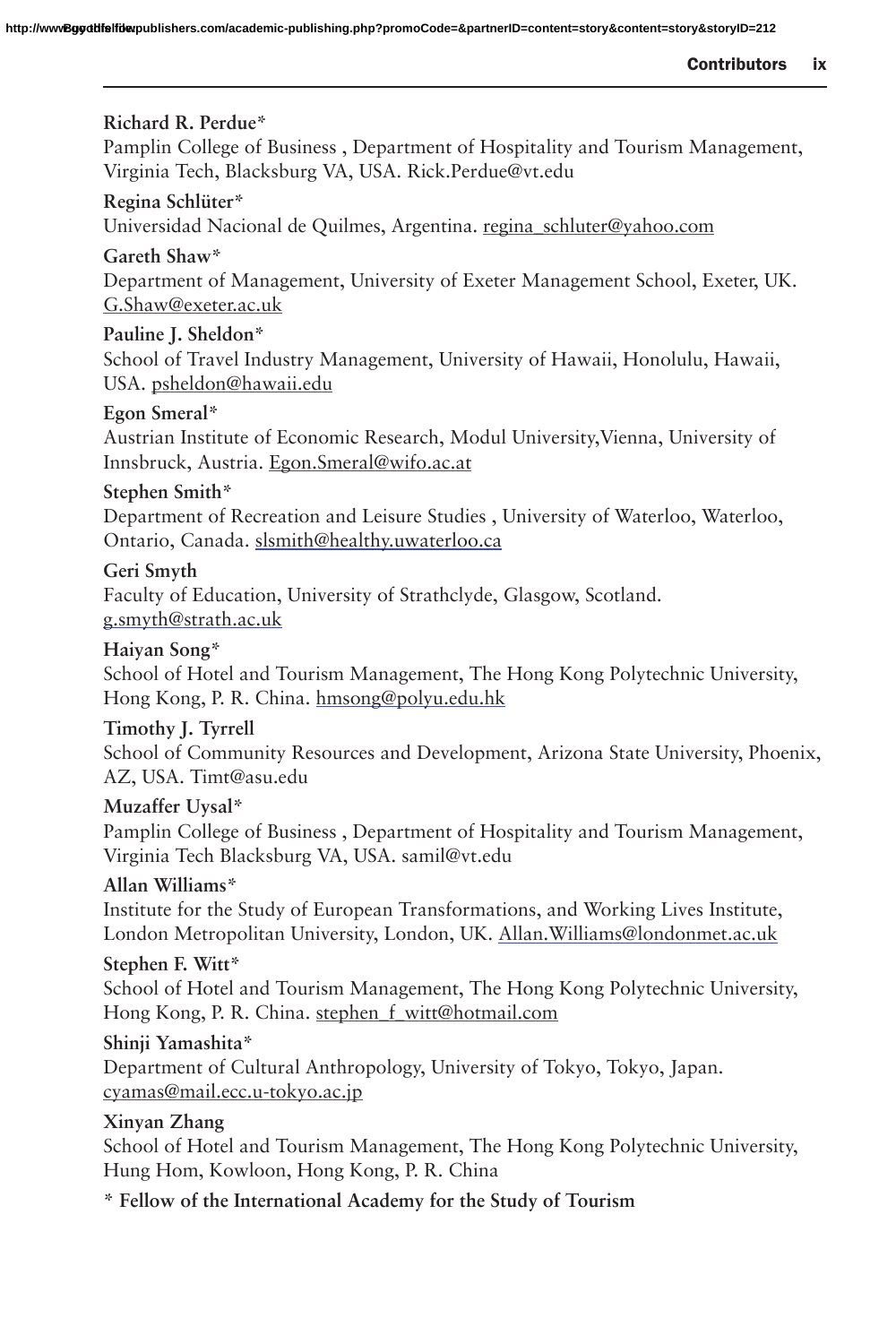## About the editors

**Douglas Pearce** is Professor of Tourism Management at Victoria University of Wellington in New Zealand. He has published widely on various aspects of tourism including development and planning, tourism organizations, the geography of tourism and urban tourism. Most recently his work has had a New Zealand focus, notably as leader of a major project on tourism distribution channels. Other research interests and consultancy work have taken him to Europe, the South Pacific and Southeast Asia. He is a charter fellow and former vice-president of the International Academy for the Study of Tourism and serves on the editorial boards of a number of journals. With Richard Butler he has co-edited three earlier volumes of the Academy's work: *Tourism Research: Critiques and Challenges* (1993); *Change in Tourism: People, Places, Processes* (1995); and *Contemporary Issues in Tourism Development* (1999).

the role of key individuals in the development of tourism, political change and tourism, **Richard Butler** is Emeritus Professor at Strathclyde University in Glasgow, Scotland, having also taught at the University of Surrey and the University of Western Ontario. His research interests have been primarily in destination development processes and impacts, sustainability of tourism, particularly in islands and remote areas, and the relationship between tourism and indigenous peoples. His most recent publications include books on and sustainability of tourism in small islands. His primary research areas have been Canada and Scotland, but he has taught and conducted research in Australia, South East Asia, and Europe also. He is a charter fellow of the International Academy for the Study of Tourism, and served as its first Secretary and then two terms as President.